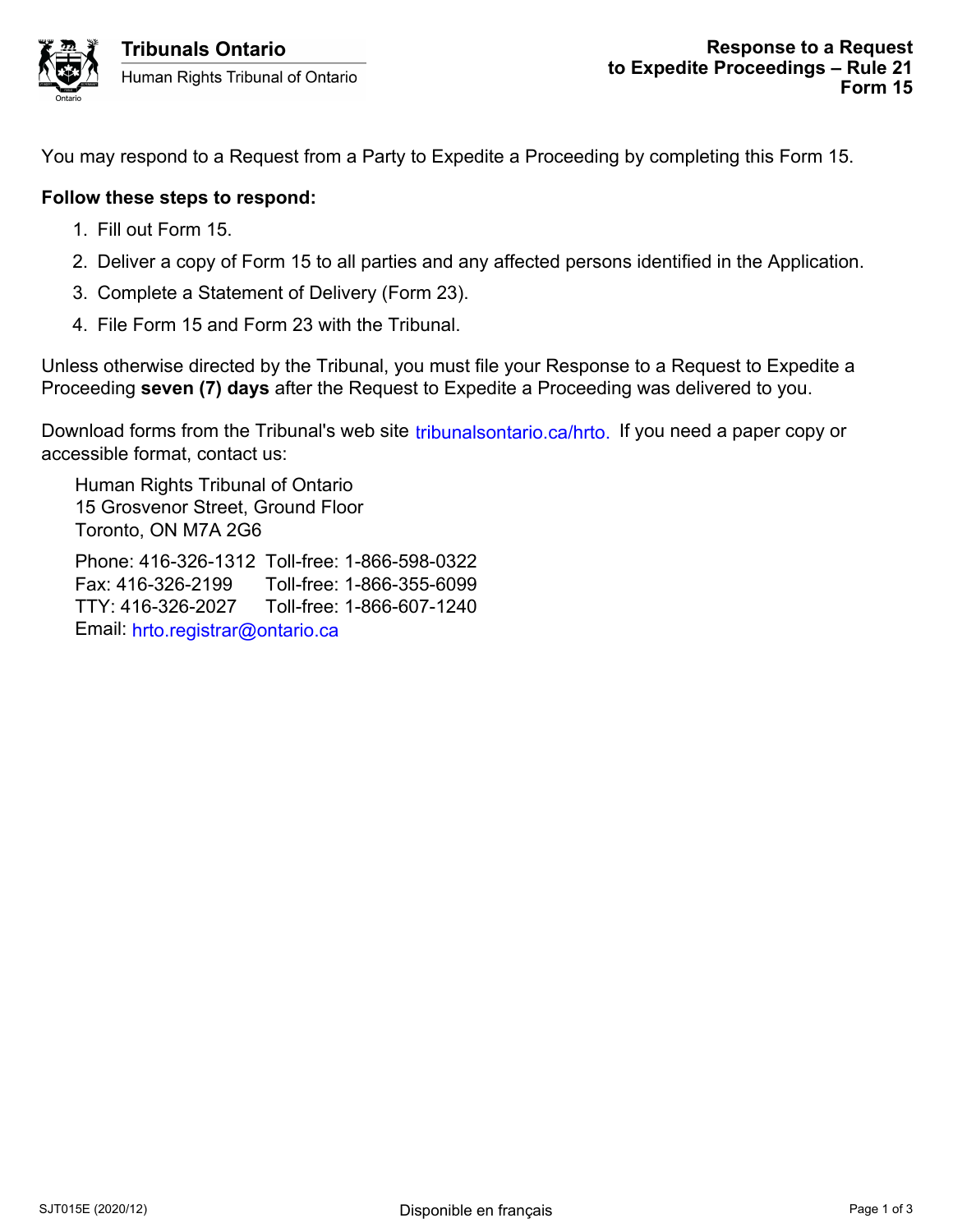

| <b>Application Information</b>                                                                                                                                                                                                                                                                                                                                                                                                                                                                                                                                                                                                                                  |                       |          |                          |                              |           |  |  |
|-----------------------------------------------------------------------------------------------------------------------------------------------------------------------------------------------------------------------------------------------------------------------------------------------------------------------------------------------------------------------------------------------------------------------------------------------------------------------------------------------------------------------------------------------------------------------------------------------------------------------------------------------------------------|-----------------------|----------|--------------------------|------------------------------|-----------|--|--|
| <b>Tribunal File Number:</b>                                                                                                                                                                                                                                                                                                                                                                                                                                                                                                                                                                                                                                    |                       |          |                          |                              |           |  |  |
| Name of Applicant:                                                                                                                                                                                                                                                                                                                                                                                                                                                                                                                                                                                                                                              |                       |          |                          |                              |           |  |  |
| Name of Each Respondent:                                                                                                                                                                                                                                                                                                                                                                                                                                                                                                                                                                                                                                        |                       |          |                          |                              |           |  |  |
|                                                                                                                                                                                                                                                                                                                                                                                                                                                                                                                                                                                                                                                                 |                       |          |                          |                              |           |  |  |
| 1. Information for the Party Responding to the Request                                                                                                                                                                                                                                                                                                                                                                                                                                                                                                                                                                                                          |                       |          |                          |                              |           |  |  |
| First (or Given) Name                                                                                                                                                                                                                                                                                                                                                                                                                                                                                                                                                                                                                                           | Last (or Family) Name |          |                          | Organization (if applicable) |           |  |  |
| <b>Street Number</b><br><b>Street Name</b>                                                                                                                                                                                                                                                                                                                                                                                                                                                                                                                                                                                                                      |                       |          |                          |                              | Apt/Suite |  |  |
| City/Town                                                                                                                                                                                                                                                                                                                                                                                                                                                                                                                                                                                                                                                       |                       | Province | Postal Code              | Email                        |           |  |  |
| Daytime Phone                                                                                                                                                                                                                                                                                                                                                                                                                                                                                                                                                                                                                                                   | Cell Phone            |          | Fax                      | <b>TTY</b>                   |           |  |  |
| If you are filing this as the Representative (e.g. lawyer) of one of the parties please indicate:                                                                                                                                                                                                                                                                                                                                                                                                                                                                                                                                                               |                       |          |                          |                              |           |  |  |
| Name of party you act for and are filing this on behalf of:                                                                                                                                                                                                                                                                                                                                                                                                                                                                                                                                                                                                     |                       |          | LSUC No. (if applicable) |                              |           |  |  |
| What is the best way to send information to you?<br>Mail<br>Email<br>Fax<br>(If you check email, you are consenting to the delivery of documents by email.)                                                                                                                                                                                                                                                                                                                                                                                                                                                                                                     |                       |          |                          |                              |           |  |  |
| 2. Please explain your position on the Request to Expedite a Proceeding.                                                                                                                                                                                                                                                                                                                                                                                                                                                                                                                                                                                        |                       |          |                          |                              |           |  |  |
|                                                                                                                                                                                                                                                                                                                                                                                                                                                                                                                                                                                                                                                                 |                       |          |                          |                              |           |  |  |
|                                                                                                                                                                                                                                                                                                                                                                                                                                                                                                                                                                                                                                                                 |                       |          |                          |                              |           |  |  |
|                                                                                                                                                                                                                                                                                                                                                                                                                                                                                                                                                                                                                                                                 |                       |          |                          |                              |           |  |  |
|                                                                                                                                                                                                                                                                                                                                                                                                                                                                                                                                                                                                                                                                 |                       |          |                          |                              |           |  |  |
|                                                                                                                                                                                                                                                                                                                                                                                                                                                                                                                                                                                                                                                                 |                       |          |                          |                              |           |  |  |
|                                                                                                                                                                                                                                                                                                                                                                                                                                                                                                                                                                                                                                                                 |                       |          |                          |                              |           |  |  |
|                                                                                                                                                                                                                                                                                                                                                                                                                                                                                                                                                                                                                                                                 |                       |          |                          |                              |           |  |  |
| 3. Mediation                                                                                                                                                                                                                                                                                                                                                                                                                                                                                                                                                                                                                                                    |                       |          |                          |                              |           |  |  |
| Mediation is one of the ways the Tribunal tries to resolve disputes. It is a less formal process than a<br>hearing. Mediation can only happen if both parties agree to it. A Tribunal Member will be assigned to<br>mediate the issues raised in the application and request to expedite the proceeding. The Member will<br>meet with you to talk about your response. The Member will also meet with the applicant and will try to<br>work out a solution that both sides can accept. If mediation does not settle all the issues, a hearing will<br>still take place and a different Member will be assigned to decide the issues. Mediation is confidential. |                       |          |                          |                              |           |  |  |
| Yes<br>Do you agree to try mediation?                                                                                                                                                                                                                                                                                                                                                                                                                                                                                                                                                                                                                           |                       |          |                          |                              |           |  |  |